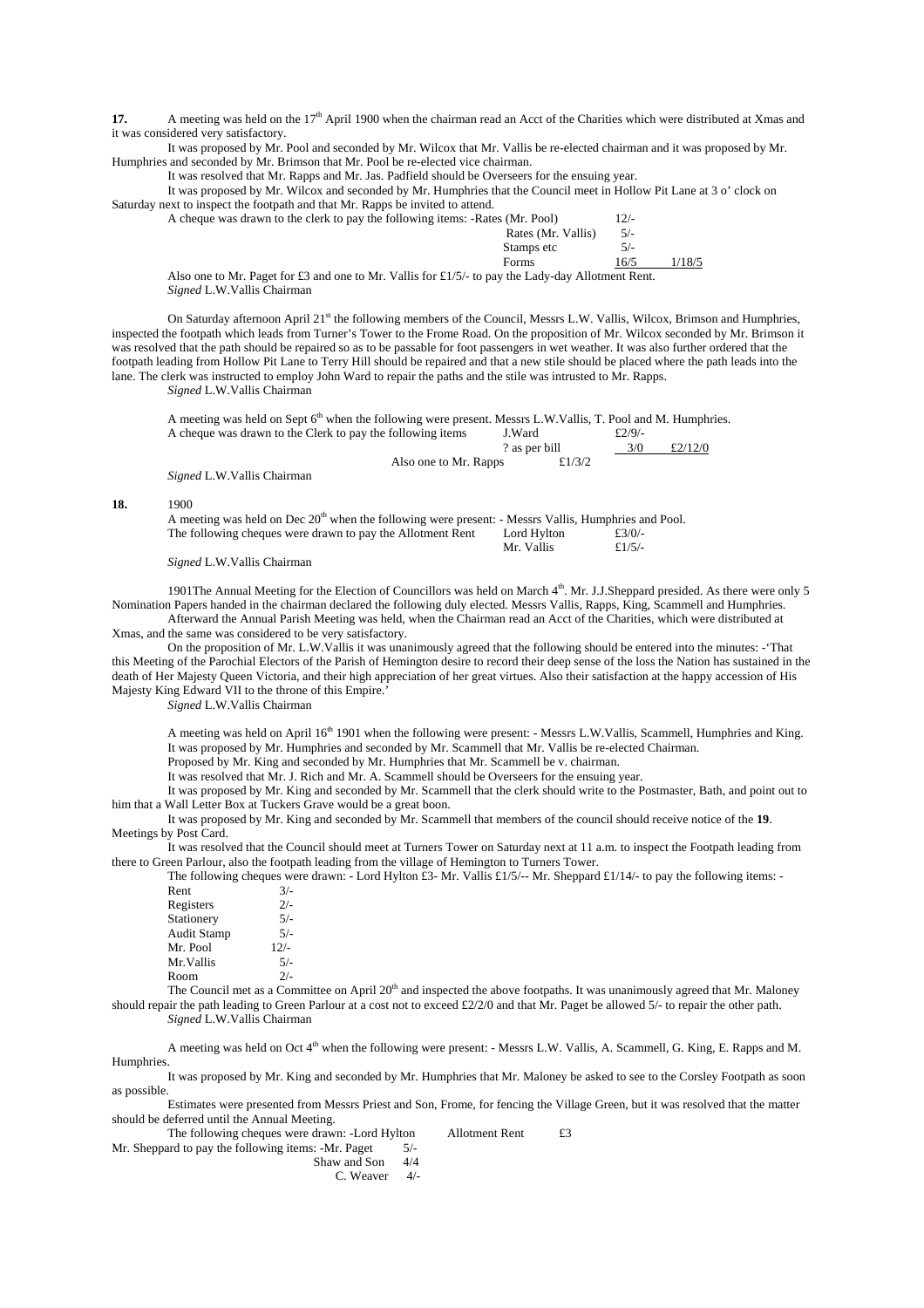## Mr. Vallis £1/5/- £1/18/4

*Signed* L.W.Vallis Chairman

**20.** A Meeting was held on Mch 21st 1902 when the following were present: - Messrs. L.W.Vallis, A. Scammell, E. Rapps and M. **Humphries** 

The last Minutes were read and confirmed.

A cheque was signed to Mr. Maloney for  $\text{\textsterling}2/2$ /- for repairing the footpath leading from Turners Tower to Radstock.

It was proposed by Mr. Scammell and seconded by Mr. Rapps that the Clerk should write to the Postmaster, Bath, and inform him that it is the opinion of the Council, that a Post Office should be established in the Parish.

*Signed* L.W.Vallis. Chairman

The Annual Parish Meeting was held on the 26<sup>th</sup> March and was well attended.

It was proposed by Mr. Humphries and seconded by Mr. Scammell that the Trustees be thanked for the impartial way in which they distributed the Xmas charities.

It was proposed by Mr. G. Rossiter and seconded by Mr. King that the Coronation be celebrated in a fitting manner and that a representative committee should be chosen to carry out the festivities, and that Hardington should be invited to join.

The following were elected to serve on the Committee: - Rev. J.S. Raymond, Messrs Vallis, Rapps, Humphries, King, Scammell, Paget, J. Biggs, A. Rich, Richards, Mattick, Jas. Biggs, John Padfield, Witcombe, G. Swift, F. Seymour, A. Maloney, F. Selway, E.

Pickford, G. Francis, T. Clark, W. Bazley, J. Sherrin, G.H. Gunning and E. Russell. It was decided that the first meeting should be held on the 15<sup>th</sup> April.

*Signed* L.W. Vallis. Chairman

A Meeting was held on April 15<sup>th</sup> when the following were present: - Messrs L.W. Vallis, M. Humphries, E. Rapps, A. Scammell and G. King.

It was resolved that Mr. A. Rich and Mr. A. Paget should be Overseers for the ensuing year.

|                                      | The following cheques were drawn: -Lord Hylton Allotment Rent | £3         |         |
|--------------------------------------|---------------------------------------------------------------|------------|---------|
| Mr. Sheppard to pay the following: - | Mr. Vallis Allotment Rent                                     | £ $1/10/-$ |         |
|                                      | Audit Stamp                                                   | $5/-$      |         |
|                                      | Stationery etc                                                | $5/-$      |         |
|                                      | H. Dyke as per Bill                                           | 4/10       | £2/4/10 |
|                                      |                                                               |            |         |

*Signed* L.W.Vallis Chairman

**21.** A meeting was held on Oct 30<sup>th</sup> 1902 when the following were present: - Messrs L.W. Vallis, A. Scammell, G. King, M. Humphries and E. Rapps.

On the proposition of Mr. King and seconded by Mr. Rapps it was decided that the Rent of the Allotment Gardens should be reduced from  $4\frac{1}{2}$  d to 4d per perch, to take effect from  $23<sup>rd</sup>$  March 1903.

| The following cheques were drawn: -Lord Hylton (Allotment Rent) |           |
|-----------------------------------------------------------------|-----------|
| Mr. Vallis (Allotment Rent)                                     | £ $1/5/0$ |
| Charles Weaver                                                  | 4/0       |
|                                                                 |           |

*Signed* L.W. Vallis Chairman

The Annual Parish Meeting was held on March 30<sup>th</sup> and was fairly attended. Mr. L.W. Vallis presided.

A statement of the Xmas Charities was presented and after some discussion, it was proposed by Mr. Jas. Padfield and seconded by Mr. Ashman, that this meeting not considering the distribution of the charities satisfactory, request the Parish Council to appoint 2 Trustees in the place of the 2 Churchwardens. It was carried unanimously.

It was proposed by Mr. T. Swift and seconded by Mr. J. Starr that the Parish Council be requested to give their attention to the footpath leading through Dry Tyning.

It was mentioned that the cups remaining from the Coronation fete have not yet been distributed and the clerk promised to see the Rector about the matter.

On the proposition of Mr. Perry and seconded by Mr. King and carried with acclamation, a hearty vote of thanks was accorded to Mr. Vallis for his various and past services to the Parish.

*Signed* L.W. Vallis. Chairman

A Parish Council Meeting was held on April 20<sup>th</sup> 1903 when the following were present: - Messrs L.W.Vallis, A.Scammell, E. Rapps, G.King and M. Humphries.

It was proposed by Mr. Rapps and seconded by Mr. Humphries that Mr. Vallis be chairman and Mr. Scammell v-chairman for the ensuing year.

It was resolved that Mr. S.Davis and Mr. A. Hill should be the Overseers for the ensuing year.

A letter was read from Mr. Vallis 6 Staddle Stock Stones to protect the corner of the Village Green. The same was accepted with thanks and it was **22**. decided that Messrs Rapps, Scammell and Vallis should meet on the Green on Saturday next to select the site. It was resolved that Mr. Vallis should obtain a copy of the Bampfylde Will.

The recommendation of the Parish Meeting respecting the Footpath through Dry Tyning was discussed and it was resolved that the Council should visit the spot in the Autumn.

The Council requested Mr. Vallis to inspect the fence of the Hemington Allotment garden and to employ some one to repair it. The following cheques were drawn: -Lord Hylton (Allotment Rent)  $\tilde{E}$ 3

| Mr. Sheppard to pay the following: -Mr. Vallis | £1/5/0 |        |
|------------------------------------------------|--------|--------|
| Rates                                          | 5/0    |        |
| Stamps etc                                     | 5/0    |        |
| <b>Audit Stamp</b>                             | 5/0    |        |
| Receipt B                                      | 1/0    | £2/1/0 |

It was further resolved that owing to a complaint having been made about the Footpath leading from Hemington to Turners Tower the above Committee should view the same, also the Falkland Allotment garden to see if an extra gate is required.

*Signed* L.W.Vallis. Chairman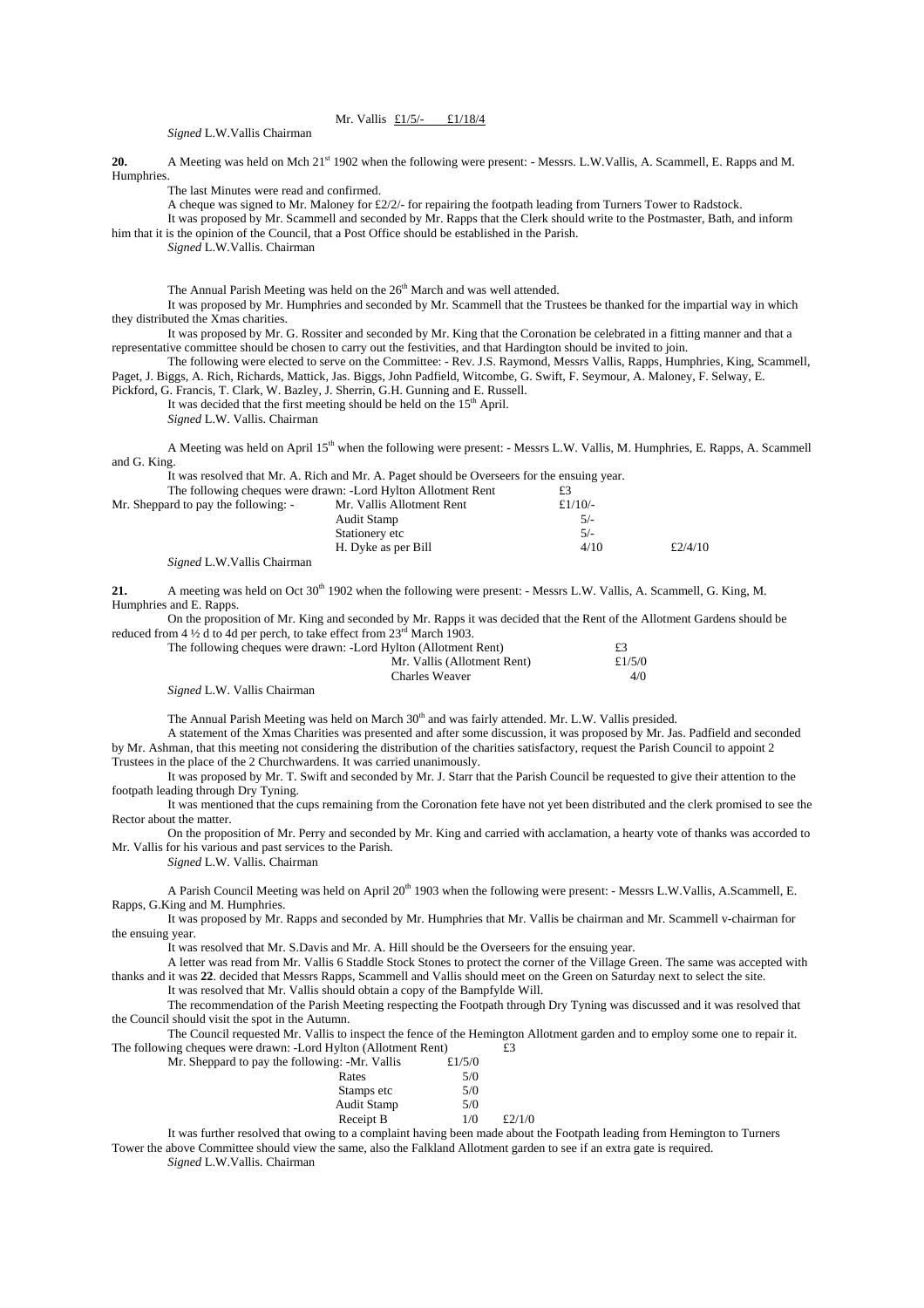The Committee appointed to inspect the Falkland Green, Allotment Gardens and Footpath through Kingman's Farm report that they met on April25th 1903. Present Messrs. L.W.Vallis, A. Scammell and E. Rapps.

1st. It was unanimously agreed to recommend the Parish Council to fence each corner of the Green as follows: - On the W. corner 40 yds, on the N.E. corner 20 yds, on the S.E. corner 20 yds with posts and a chain. Post 6 ft apart, chains to be fastened 3 ft from the level of the ground.

 $2<sup>nd</sup>$ . It was unanimously agreed to recommend the Parish Council to put a small wicket gate in the place of the present stile, between the Falkland Allotment gardens and the road leading from Hemington to Falkland, the present posts of the stile to be used for the gate.  $3<sup>rd</sup>$ . It was unanimously agreed to recommend the P.C. to put a stile in the footpath on Kingman's Farm by the side of the gate between the

fields named 'Moggs' and 'Kingman's Mead'. Mr. Paget met the committee on this spot and gave his consent for this to be done. *Signed* L.W.Vallis. Chairman

**23.** A P. Council Meeting was held on May 29<sup>th</sup> 1903 when the following were present: - Messrs L.W. Vallis, A. Scammell, G.King and M. Humphries.

It was proposed by Mr. King and seconded by Mr. Scammell that Mr. Vallis and Mr. Maloney should be appointed local Managers of the elementary school and that Messrs Scammell, Rapps, Paget and Rev. J.S. Raymond are suggested as suitable persons.

It was proposed by Mr. Scammell and seconded by Mr. King that the offer of the Postmaster General be accepted viz that of a Post Office is established the Council agreed to pay the salary of the Sub Postmaster £6 a year.

It was unanimously agreed that a box should be purchased to keep the books and papers in belonging to the Council. It was proposed by Mr. King and seconded by Mr. Humphries that all the above recommendations of the Committee be adopted but that the money expended on Falkland Green was not to exceed £16.

Mr. Vallis produced the Will relating to the Bampfylde charity and he was also asked to obtain a copy of the other charities. The council agreed to meet as a Committee on June  $13<sup>th</sup>$  at 11.30 to inspect the Footpath through Dry Tyning.

*Signed* L.W. Vallis. Chairman

The committee consisting of Messrs L.W. Vallis, M. Humphries and G. King met on the above date.

It was proposed by Mr. King and seconded by Mr. Humphries that a cinder path should be made through this field. The tenant Mr. Maloney met the committee and gave his consent. The clerk was requested to write to the owner and get his permission as well.

*Signed* L.W. Vallis. Chairman

A Meeting was held on Aug 6<sup>th</sup> 1903 when the following were present: - Messrs L.W.Vallis, A. Scammell, E. Rapps and M. Humphries.

The Agreement with the Postmaster General was sealed and signed and the clerk was instructed to recommend Mrs. Grist for the office of Sub Postmaster and failing Mrs. Grist accepting the office to recommend Mr. T. Clark.

As requested Mr. Vallis produced copies of the Wills relating to the several charities.

A letter was read from Mr. Knox giving the Council permission to **24.** Make a cinder path through Dry Tyning. It was proposed by Mr. Rapps and seconded by Mr. Humphries that Mr. Maloney be asked to submit a Tender for doing the work. *Signed* L.W.Vallis. Chairman

A meeting was held on Oct 8<sup>th</sup> 1903 when the following were present Messrs L.W.Vallis, A. Scammell, E. Rapps and M. Humphries.

It was agreed to accept Mr. Maloney's Tender viz £14 on condition that it was done to the satisfaction of the Council. (Cinder Path in Dry Tyning)

It was also agreed to issue a Precept for £20 on the Overseers.

It was unanimously resolved to appoint Mr. Maloney and Mr. Paget as Trustees of the Hemington Charities in the place of the two Churchwardens. The following cheques were drawn Mr. Knox (Allotment Rent) £3

| Mr. Vallis to pay the following: -Allotment rent |                       | £ $1/5/0$ |            |
|--------------------------------------------------|-----------------------|-----------|------------|
|                                                  | Tin Trunk             | 7/9       |            |
|                                                  | Copy of the Charities | $4/-$     | £ $1/16/9$ |

*Signed* L.W.Vallis Chairman

A Parish Meeting was held on Dec 9<sup>th</sup> to discuss the Distribution of the Xmas Charities. Mr. L.W. Vallis presided. After a lengthy discussion the meeting was adjourned for a week (Dec 16<sup>th</sup>). At the adjourned Meting it was unanimously decided to distribute the money among the aged and infirm, widows and those receiving Parish Relief. *Signed* L.W.Vallis. Chairman

A P. Council Meeting was held on Dec 31st 1903 when the following were present Messrs A. Scammell, E. Rapps and M. Humphries. A cheque was drawn to Mr. Maloney £14 for making the cinder path in Dry Tyning. *Signed* A.I.W. Scammell. Chairman

1904 Mch  $7<sup>th</sup>$ . The Annual Meeting for the election of Councillors was held on March  $7<sup>th</sup>$ . Mr. L.W.Vallis presided. There were seven Nomination Papers handed in and a show of hands was taken with the following result

| Mr. J. Biggs    | Mr. A. Paget | Mr. T. Clark      |  |
|-----------------|--------------|-------------------|--|
| Mr. E. Rapps    | Mr. G. Swift | Mr. Jas. Padfield |  |
| Mr. A. Scammell |              |                   |  |

Mr. Padfield demanded a Poll but as there were not five assentors the chairman declared **25.** the first five duly elected. Afterwards the Annual Parish Meeting was held when the chairman read an account of the Xmas Charities which was considered satisfactory.

It was proposed by Mr. Maloney and seconded by Mr. J. Starr that the P. Council be requested to give their attention to the Footpath through Corsley.

*Signed* L.W.Vallis Chairman

A meeting was held on March  $29<sup>th</sup> 1904$  when the following were present Messrs L.W.Vallis, E. Rapps and M. Humphries. Mr. Down sent in his Bill for £16/9/2. The council sanctioned the extra 9/2 conditionally that he carried out several alterations to their satisfaction. The following cheques were drawn. Mr. Down (Village Green Fence) £16/9/2

Mr. Vallis to pay the following: - Mr. Vallis (Allotment Rent)  $£1/5/0$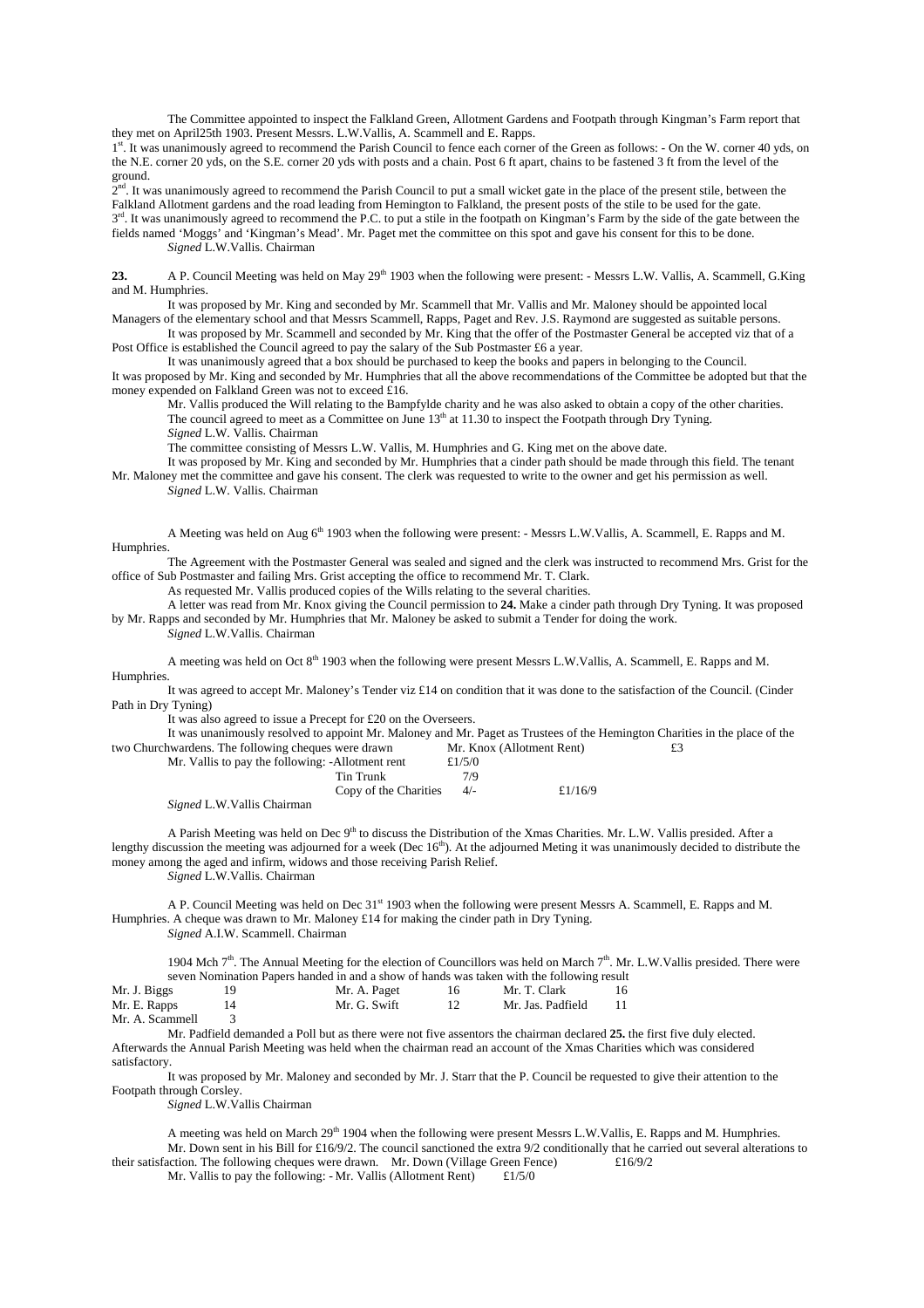|                                      | Rates                  | $5/-$                         |       |            |
|--------------------------------------|------------------------|-------------------------------|-------|------------|
|                                      | Register               | $1/-$                         |       |            |
|                                      | <b>Repairing Fence</b> | £ $1/1/-$                     |       |            |
|                                      | Wire                   | 7/6                           |       |            |
|                                      | <b>Staples</b>         | $1/-$<br>£3/1/1               |       |            |
| Mr. Sheppard to pay the following: - |                        | Mr. Swift (Cleaning Room)     | 1/6   |            |
|                                      |                        | Mr. Weaver (Allotment Hedge)  | $8/-$ |            |
|                                      |                        | Returning Officer             | 5/9   |            |
|                                      |                        | Mr. Richards (Allotment Gate) | 16/9  |            |
|                                      |                        | <b>Audit Stamp</b>            | $5/-$ |            |
|                                      |                        | Stationery etc                | $5/-$ |            |
|                                      |                        | <b>Election Forms</b>         | $3/-$ |            |
|                                      |                        | Oil                           | $1/-$ | £ $2/6/$ - |

*Signed* Elijah Rapps Vicechairman

A Meeting was held on April 15<sup>th</sup> 1902 when the following were present Messrs E. Rapps, A. Paget, T. Clark, Jos. Biggs and G.Swift.

It was proposed by Mr. Paget and seconded by Mr. Rapps and unanimously agreed to that that Mr. Vallis be co-opted chairman of the council.

It was proposed by Mr. Paget and seconded by Mr. Swift that Mr. Rapps be vice-chairman.

It was proposed by Mr. Biggs and seconded by Mr. Paget that Mr. Maloney and Mr. John Padfield be appointed O'seers.

It was proposed by Mr. Paget and seconded by Mr.Clark that a precept for £10 be served on the Overseers.

It was proposed by Mr. Biggs **26.** and seconded by Mr. Swift that Mr. Paget be requested to put a new style in Moggs, adjoining the road.

The clerk was requested to call Mr. Scammell's attention to the water that flows over the footpath leading from Falkland to Single Hill

A cheque was drawn to Mr. Knox for £3 to pay the Allotment Rent

*Signed* L.W. Vallis Chairman

A Meeting was held on May 2nd. The last Minutes were read and signed. The following were present: - Messrs L.W. Vallis, E. Rapps, J. Biggs, T. Clark, A.F. Paget and G. Swift

It was proposed by Mr. Paget and seconded by Mr. Rapps and carried unanimously that Mr. Vallis and Mr. Maloney be chosen to serve on the School Committee.

*Signed* L.W. Vallis Chairman

A Meeting was held on Oct  $7<sup>th</sup>$  at 'The Shop' Mr. L.W. Vallis presided.

It was proposed by Mr. R apps and seconded by Mr. Clark that Mr. Paget be asked to repair the Footpath on Hollow Pit lane. A Precept was served on the O'seers for £10

The question of the Footpath through Corsley which was discussed at the Parish Meeting was considered by the Council and postponed until the next meeting.

| The following cheques were drawn: -Mr. Knox (Allotment)     |                                   |        |  |
|-------------------------------------------------------------|-----------------------------------|--------|--|
|                                                             | <b>Postmaster General</b>         | £5     |  |
|                                                             | <b>County Education Committee</b> | $10/-$ |  |
| Mr. Vallis to pay the following: -Allotment Rent            | £ $1/5/-$                         |        |  |
| Audit Stamp                                                 | $5/-$                             |        |  |
| <b>Hadden and Best</b>                                      | 1/2                               |        |  |
| Hedge Trimming                                              | £ $1/15/2$<br>$4/-$               |        |  |
| $1.7.777.77.11'$ $\sim$ $\sim$ $\sim$ $\sim$<br>$\sim\cdot$ |                                   |        |  |

*Signed* L.W. Vallis Chairman

A Meeting was held on 31<sup>st</sup> March 1905 when the following were present: - Messrs L.W. Vallis, E. Rapps, J. Biggs, T. Clark, A.F. Paget and G. Swift.

The Crossley Footpath was discussed, and a letter was read from Mr. Maloney respecting it. The Clerk was requested to ask Mr. Knox if it would be convenient for him to meet the council there on Saturday April  $8<sup>th</sup>$ 

Afterward the Annual Parish meeting was held when the chairman read an account of the Xmas Charities which was considered satisfactory.

## *Signed* E. Rapps Chairman

**27.** A Meeting was held on April 17<sup>th</sup> 1905 when the following were present: - Messrs E. Rapps, A.F. Paget, J. Biggs, T. Clark and G. Swift

It was proposed by Mr. Paget and seconded by Mr. Biggs that a precept for £15 be served on the Overseers.

It was proposed by Mr. Paget and seconded by Mr. Rapps that Mr. A. Landy and Mr. Jos. Rich be appointed O'seers for the ensuing year.

It was proposed by Mr. Rapps and seconded by Mr. Clark and carried unanimously that Mr. Maloney be offered 10d per yard to make the cinder path through Crossley to the satisfaction of the Council. Path 4 ft wide- 4 in pipes to be place under the path at every 50 yds – cinders not to be less than 4 in thick and to be on a firm bottom. A ditch to be made 1 ft from the path sufficiently deep to carry off the surface water.

| Mr. Knox (Allotment Rent)                                    |                                       |        |         |
|--------------------------------------------------------------|---------------------------------------|--------|---------|
| The Clerk to pay the following: -Mr. Vallis (Allotment Rent) |                                       | £1/5/0 |         |
|                                                              | Mr. Paget (Repairing Footpath)        | 7/6    |         |
|                                                              | Audit Stamp                           | 5/0    |         |
|                                                              | Stationery etc and Stamps             | 5/0    |         |
|                                                              | Mr. Rossiter (Use of Room $-2$ nights | 5/0    |         |
|                                                              | <b>County Education Committee</b>     | 5/0    | £2/12/6 |
|                                                              |                                       |        |         |

*Signed* L.W Vallis Chairman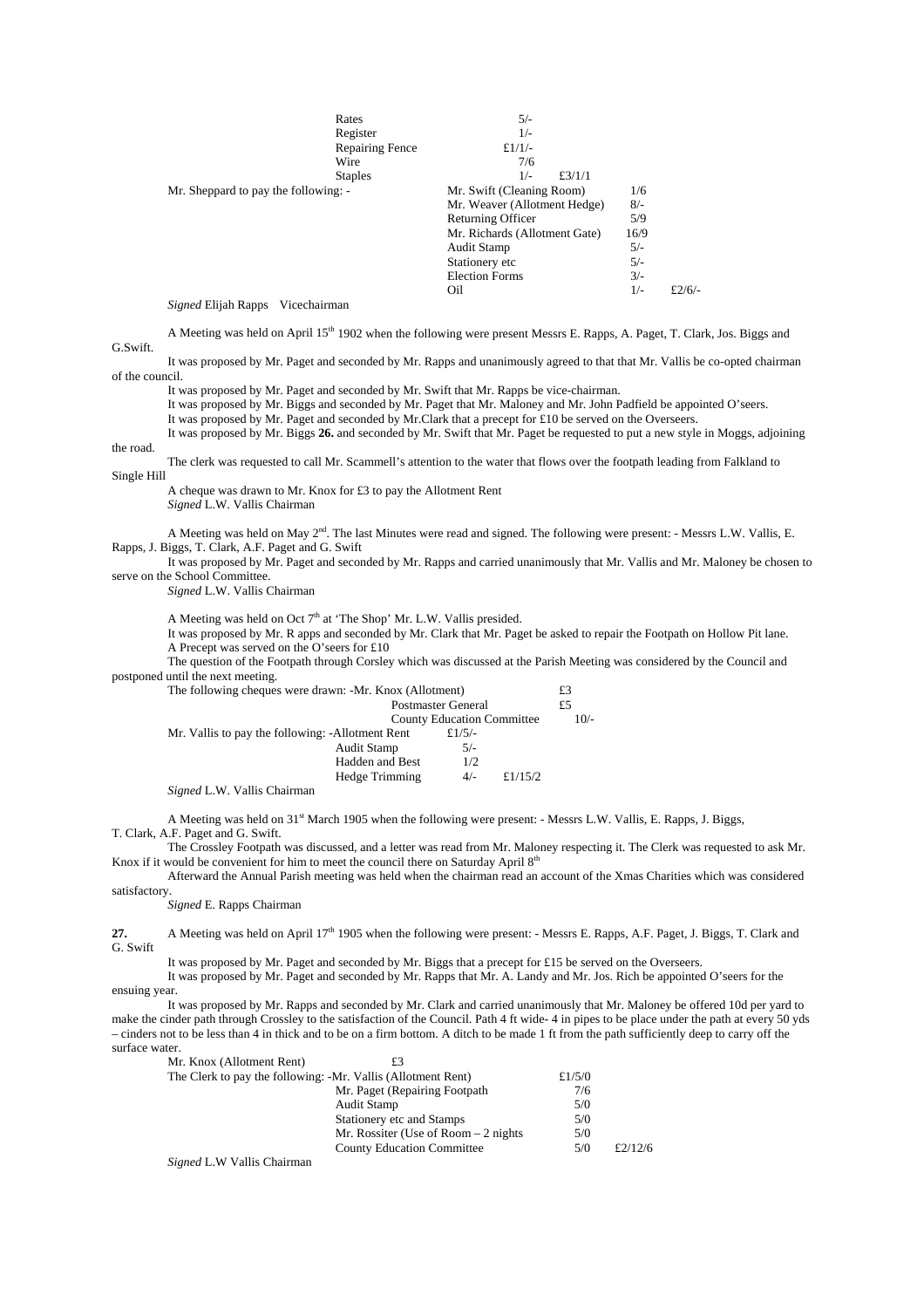A Meeting was held on June  $3<sup>rd</sup>$  1905 when all the members were present.

A letter was read from the Frome R.D.Council requesting the P.C. to remove the ornamental fence at Falkland Green15 ft from the centre of the Road and the Clerk was instructed to reply that the P.C. considered that there was no encroachment and that the late surveyor of the R.D.C. had sanctioned the present site.

A reply was received from the Clerk to the R.D. C. stating that as their surveyor had sanctioned the site, the Council would not take further notice of the matter.

A cheque was drawn to Mr. Jos. Rossiter for repairing the Allotment Fence. 11/6 *Signed* L.W. Vallis Chairman

A Meeting was held on Nov  $7<sup>th</sup>$  when all the members were present with the exception of Mr. Geo. Swift.

It was proposed by Mr. Rapps and seconded by Mr. Biggs and carried unanimously that the following letter be sent to Mr. Maloney.

The P. Council cannot accept your Bill for the Cinder Path through Crossley as the price according to the specification is 10d per yard – not sq yd and that the path is not yet completed. The specified number of pipes has not been put in and the ditch not sufficiently deep to carry off the surface **28.** water. When completed the council will inspect and if satisfactory draw a cheque for the proper amount.

It was proposed by Mr. Vallis and seconded by Mr. Clark that Mr. Jas. Biggs be requested to act as Trustee of the Charities in the place of Mr. Maloney whose term of office expires.

| The following cheques were drawn: -Mr. Knox (Allotment Rent)<br><b>Postmaster General</b> |           |         | £3 |
|-------------------------------------------------------------------------------------------|-----------|---------|----|
|                                                                                           |           |         | £5 |
| Clerk to pay the following: -Mr. Vallis                                                   | £ $1/5/0$ |         |    |
| Mr. Clark                                                                                 | £ $1/1/6$ |         |    |
| Receipt Book                                                                              | 1/0       |         |    |
| Hire of Room                                                                              | 5/0       |         |    |
| Weaver (Hedge Trimming)                                                                   | 4/0       | £2/16/6 |    |
| <i>Signed</i> E. Rapps Chairman                                                           |           |         |    |

A Meeting was held on Dec 6<sup>th</sup> 1905 when the following were present: - Messrs E. Rapps, A. Paget, T. Clark and J. Biggs. As all the members were unanimous that the Cinder Path through Crossley was satisfactorily completed a Cheque for £18 was drawn to Mr. Maloney in full settlement.

*Signed* L.W. Vallis Chairman

A meeting was held on 2<sup>nd</sup> Jany 1906 when the following were present: - Messrs L.W. Vallis, A. Paget, E. Rapps, G. Swift and T. Clark.

It was proposed by Mr. Swift and seconded by Mr. Clark that Mr. Maloney be asked to send in a price for repairing the Cinder path in Dry Tyning on the same principle as the Path through Crossley. Lower bank to be removed, a gutter made on the upper side and 4 lots of 3 or 4 in pipe to be put under the path. The Council agreed not to pay more than £4.

*Signed* L.W. Vallis Chairman

A meeting was held on 29<sup>th</sup> March 1906 when the following were present: - Messrs L.W.Vallis, E. Rapps, A. Paget, T. Clark and G. Swift.

It was proposed by Mr. Rapps and seconded by Mr. Paget that the Post Office remain at the present site. Proposed by Mr. Vallis and seconded by Mr. Rapps that a precept be served on the Overseers for £10. A cheque drawn to Mr. Vallis for £1/5/0<br>Ditto Mr. Knox £3/0/0 Mr. Knox Also one to Mr. Sheppard to pay the following items: -29. Audit Stamp 10/- J. Rossiter 5/0 Stationery etc 5/0<br>Use of Schoolroom 5/-

*Signed* Elijah Rapps Chairman

A meeting was held on 20<sup>th</sup> April 1906 when the following were present Messrs E. Rapps, A.F. Paget, G. Swift and T. Clark. It was proposed by Mr. Rapps and seconded by Mr. Paget that Mr. W. Witcombe and Mr. F. W. Bazley be appointed O'seers for

Use of Schoolroom

Mr. Maloney (Footpath) £4

J. Rossiter 4/- £1/11/3

the ensuing year.

*Signed* L.W. Vallis Chairman

A meeting was held on  $12<sup>th</sup>$  Oct when the following were present Messrs L. W. Vallis, E. Rapps, A.F. Paget, G. Swift and T. Clark.

The clerk was instructed to employ a man to clean up the cinder path leading from Turners Tower to Writhlington. It was proposed by Mr. Rapps and seconded by Mr. Clark that the path leading from Hemington to Heywood be attended to.

|                              | The following cheques were drawn: - | Mr. Knox (Allotment Rent) |            | £3         |
|------------------------------|-------------------------------------|---------------------------|------------|------------|
|                              |                                     | <b>Postmaster General</b> |            | £ $2/17/8$ |
| Clerk to pay the following   | Mr. Vallis (Allotment Rent)         | £ $1/5/0$                 |            |            |
|                              | Hire of Room (Humphries)            | 5/0                       |            |            |
|                              | Jenkins (Hedge Trimming)            | 4/0                       |            |            |
|                              | Ditto<br>Biggs                      | 2/6                       | £ $1/16/6$ |            |
| Signed Elijah Rapps Chairman |                                     |                           |            |            |

The Election for Parish Councillors was held on Monday March 4<sup>th</sup>. Mr. J.J. Sheppard presided. Nomination Papers were handed in for the following: - Messrs. E.Rapps, A.F.Paget, G. Swift, T. Clark and J. Biggs who were declared duly elected. This was followed by the Annual Parish Meeting when the Chairman read an account of the Xmas Charities which was considered satisfactory. *Signed* Elijah Rapps Chairman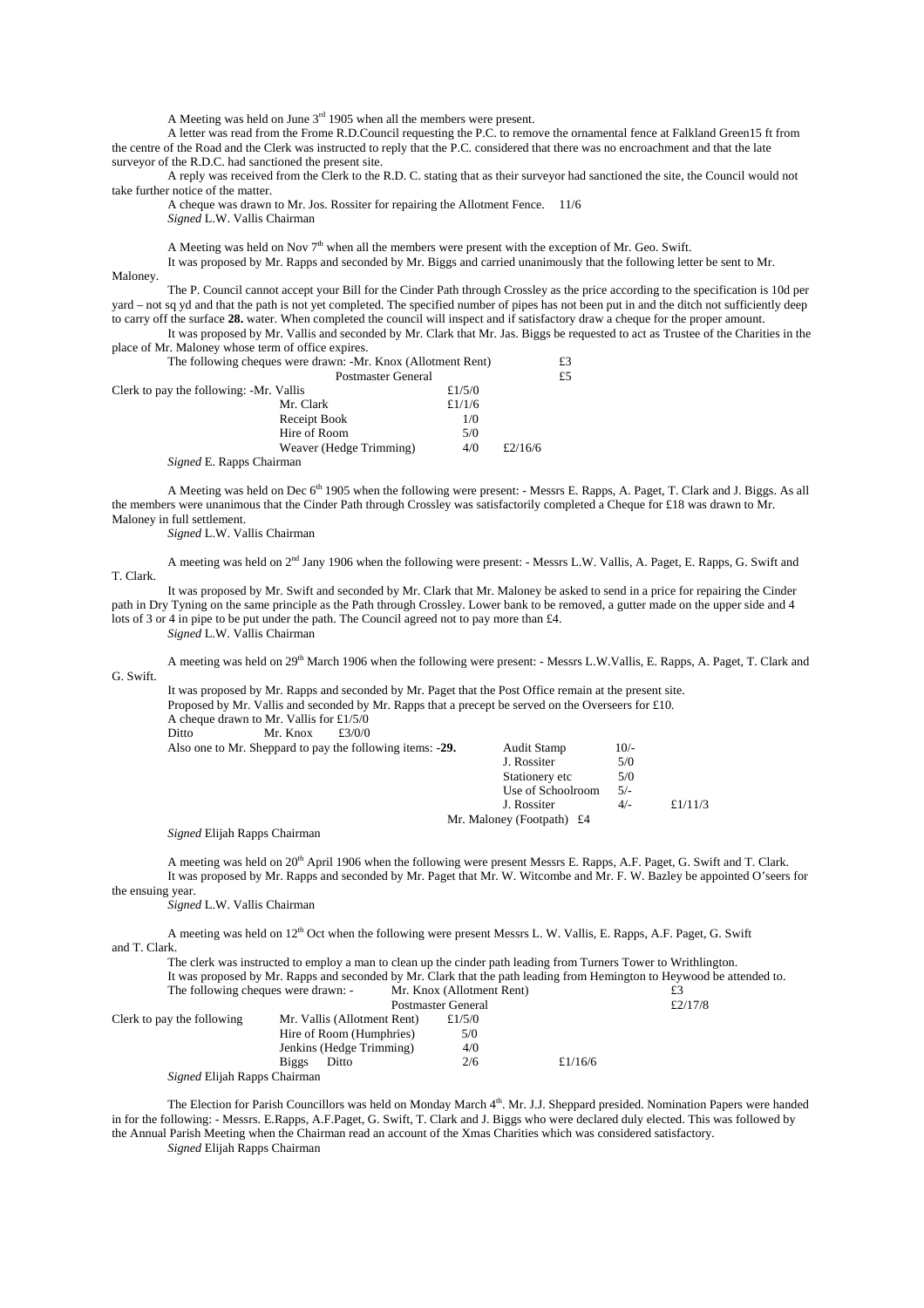**30.** A meeting was held on 9<sup>th</sup> April 1907 when the following were present Messrs. L.W. Vallis, A.F. Paget, E. Rapps, G. Swift and T. Clark.

It was proposed by Mr. Paget and seconded by Mr. Clark that Mr. E. Rapps and Mr. E. Abraham be O'seers for the ensuing year. It was proposed by Mr. Paget and seconded by Mr. Rapps that Mr. Vallis be co-opted and be Chairman of the Council.

It was proposed by Mr. Vallis and seconded by Mr. G. Swift that a precept for £15 be served on the Overseers. The following cheques were drawn: - Mr. Knox (Allotment Rent)  $£3$ 

|                                                                  | Mr. Vallis Ditto             |      | £1/5/0     |
|------------------------------------------------------------------|------------------------------|------|------------|
|                                                                  | Mr. Biggs (Footpaths etc)    |      | £2/2/8     |
| Mr. Sheppard to pay the following: -Cleaning Path (Biggs)<br>2/6 |                              |      |            |
|                                                                  | Ditto Village Green          | 1/0  |            |
|                                                                  | <b>Audit Stamp</b>           | 5/0  |            |
|                                                                  | Hire of Room                 | 5/0  |            |
|                                                                  | <b>Stationery and Stamps</b> | 5/0  |            |
|                                                                  | Copy of Register             | 1/0  |            |
|                                                                  | Rent/Returning Officer       | 5/9  |            |
|                                                                  | Dyke as per Bill             | 11/6 | £ $1/16/9$ |
|                                                                  |                              |      |            |

*Signed* Alfred F. Paget Chairman

A meeting was held on  $29<sup>th</sup>$  June 1907 when all the members were present.

It was proposed by Mr. Rapps and seconded by Mr. G. Swift that Mr. L.W. Vallis and Mr. A. Maloney be elected on the Council School Committee for 3 years.

A letter was read from Mr. T. Swift asking the council to complete the Cinder Path leading from the Tower to Writhlington. It was decided to wait and see what the Writhlington P. Council were going to do with the path in their Parish and in the meantime the Clerk was requested to ask Mr. Knox and the tenant if they had any objection to the path being continued to meet the Writhlington path. *Signed* L.W. Vallis Chairman Oct  $11<sup>th</sup>1907$ 

A meeting was held on Oct 11<sup>th</sup> 1907 when the following were present: - Messrs L.W. Vallis, A. F. Paget, E. Rapps, G. Swift and J. Biggs.

It was proposed by Mr. Paget and seconded by Mr. Rapps that a precept for £10 be served on the O'seers.

It was proposed by Mr. Swift and seconded by Mr. Biggs that the Clerk should write to the Writhlington P. Council and tell them that if they made a Cinder path through the recreation field that this Council would confirm their path to meet it.

**31.** The following cheques were drawn: - Mr. Knox (Allotment rent)  $\frac{£3/0/0}{£2/17/8}$ Postmaster. Bath Mr. Sheppard to pay the following: -Mr. Vallis (Allotment)  $£1/5/0$ 

| Mr. Sheppard to pay the following: -Mr. Vallis (Allotment)   | £1/5/0 |         |  |
|--------------------------------------------------------------|--------|---------|--|
| Mr. Humphries (Hire of Room)                                 | 7/6    |         |  |
| Mr. Biggs (Cleaning Path)                                    | 2/6    | £1/15/0 |  |
| <i>Signed</i> L.W. Vallis Chairman Nov 19 <sup>th</sup> 1907 |        |         |  |

A meeting was held on Nov.19<sup>th</sup> 1907 when the following were present: Messrs L. W. Vallis, A.F. Paget, E. Rapps, G. Swift and J. Biggs.

It was proposed by Mr. Swift and seconded by Mr. Clark, That a Committee of the Council inspect the Footpath leading from Turner's Tower to Green Parlour with powers to act, on Saturday next (23<sup>rd</sup>) at 1.30 p.m.

Proposed by Mr. Vallis and seconded by Mr. Clark that Mr. Paget and Mr. Rapps be a committee to view the Hemington Allotment Fence.

A vote of thanks was accorded to Mr. Paget for the able and satisfactory way in which he discharged his duty as Trustee to the Charity fund during the past 4 yrs. It was proposed by Mr. Clark and seconded by Mr. Swift and unanimously carried that Mr. Paget be reelected.

*Signed* Alfred F. Paget Chairman April 8<sup>th</sup> 1908

On Nov 23<sup>rd</sup> the Council inspected the Footpath leading from Turner's Tower to Green Parlour. It was proposed by Mr. Swift and seconded by Mr. Biggs that Mr. Paget and Mr. Rapps should arrange to meet the tenant (Mr. Maloney) and discuss the matter with him.

Signed Alfred F. Paget Chairman April 8<sup>th</sup> 1908

A Parish Meeting was called on Feb 28<sup>th</sup> to discuss the Small Holdings Act. Mr. Lee made an application for 20ac and Mr. J. Wilson for 30ac but subsequently they withdrew their application. Mr. Vallis presided over a small attendance. *Signed* Alfred F. Paget Chairman April 8<sup>th</sup> 1908

The Annual Parish Meeting was held on 31<sup>st</sup> March. Mr. L.W. Vallis presided. The Charity List was read and a cordial vote of thanks was given to the Trustees for the impartial way they distributed the Charities. *Signed* Alfred F. Paget Chairman April 8th 1908

**32.** A meeting was held on April 8th when the following were present: - Messrs A. Paget, E. Rapps, T. Clark, J. Biggs and G. Swift. The following was read from Mr. A. Maloney.

I herewith offer to make a Cinder from the Arch to the Cricket Field, remove the Turf 4 in deep and cart away – place the Cinders 6 in deep – put in 2 pipe drains (4 in pipes) and 2 Stone drains 12 in sq. at gateways to the satisfaction of the Council, at 10d per yd (Superficial). If the council desire to remove the first gateway, I will find material and make a new gateway for 20/-

It was proposed by Mr. Clark and seconded by Mr. Biggs to accept the Tender subject to the following alterations. 10d per running yd and that a 9in pipe be substituted for the 4in pipes in the 1st field and that 2 6in pipes be put down in the next field. Path to be 4 ft wide.

Proposed by Mr. Paget and seconded by Mr. Clark that Mr. A. Scammell and Mr. Hale be O'seers for the ensuing year. Proposed by Mr. Paget and seconded by Mr. Swift that a precept be served on the O'seers for £10. The following cheques were drawn: -Mr. Knox (Allotment)  $£3$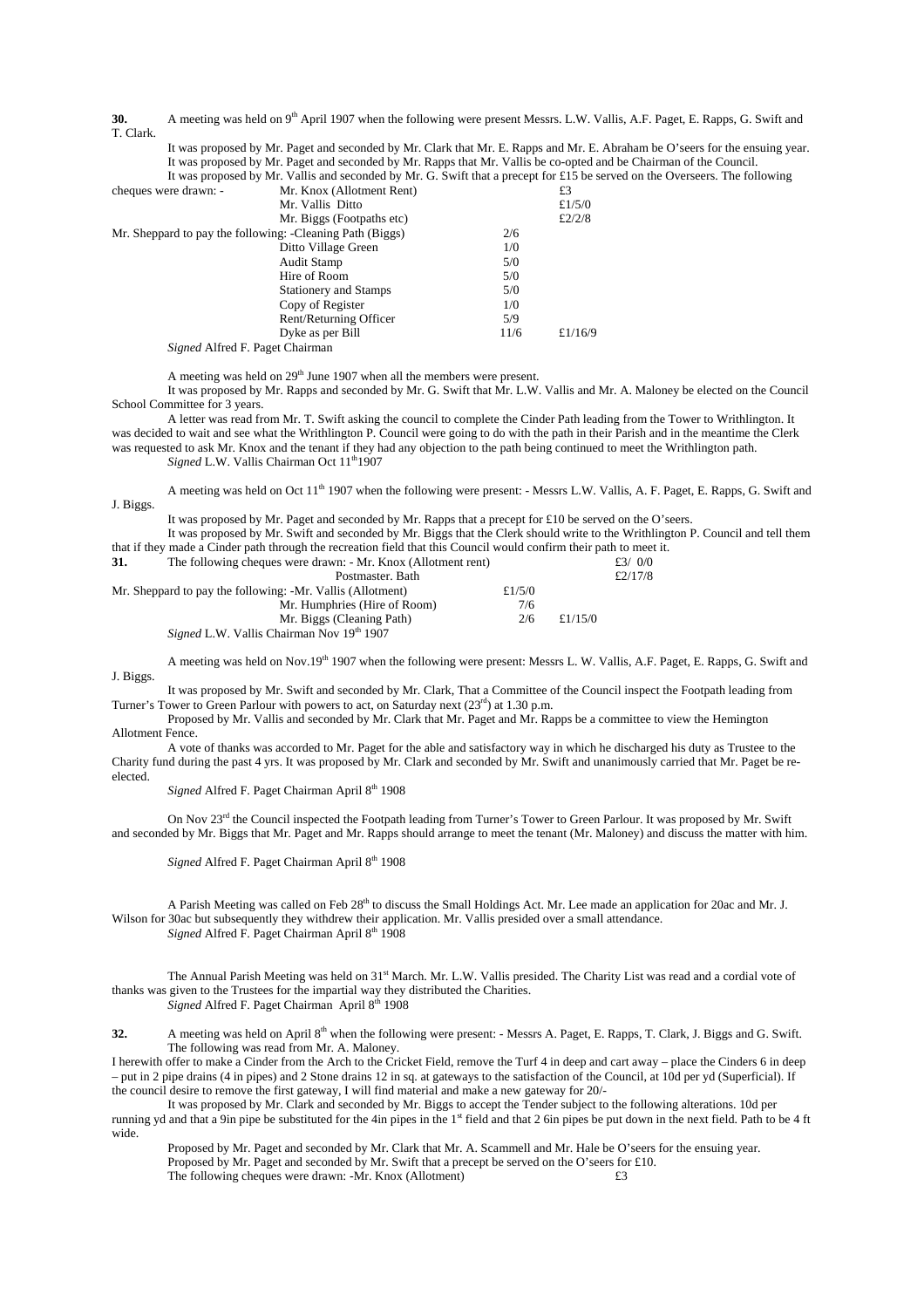| Mr. Vallis (Allotment)                            |           | £ $1/5/-$ |  |
|---------------------------------------------------|-----------|-----------|--|
| Mr. Sheppard to pay the following: -Locke (poles) | £ $1/4/9$ |           |  |
| Rossiter (repairing fence)                        | 7/10      |           |  |
| Audit Stamp                                       | $10/-$    |           |  |
| Room Hire of                                      | $10/-$    |           |  |
| Hire of Room                                      | $5/-$     |           |  |
| Stationery                                        | $5/-$     |           |  |
| Jenkins (Hedge Trimming)                          | $4/-$     |           |  |
| Biggs (Hedge Trimming)                            | 2/6       |           |  |
| Cleaning of Village Green                         | $1/-$     |           |  |
| <b>Allotment Pegs</b>                             | $1/-$     |           |  |
| Dyke (forms)                                      | 3/3       | £3/14/4   |  |
| Signed L. W. Vallis Chairman Apr 17th 1908        |           |           |  |

A meeting was held on Sept  $17<sup>th</sup>$  1908 when all the members were present.

As Mr. A. Paget has partly removed the dam of the Falkland Pond it was proposed by Mr. Vallis and seconded by Mr. Rapps that the following should be sent to the Rural District Council.

'That as the R.D. have always in the past assumed protection of the Falkland Pond on behalf of the Parish of Hemington the Parish Council requests the D.C. to take such action at the present time as is necessary. And they request the District Council to act on their **33.** behalf in respect of any legal rights which the P. Council may possess.'

Proposed by Mr. Vallis and seconded by Mr. Paget that Mr. Swift and Mr. Biggs inspect the Cinder Path leading from the Tower to Green Parlour and report on it at the next meeting.

Proposed by Mr. Swift and seconded by Mr. Rapps that that the clerk write to the Writhlington P. Council and tell them that the Hemington Path will shortly be completed and to ask them to put their work in hand forthwith according to promise.

The above letter was sent to the R.D. Council in answer to their letter asking what steps the P. Council proposed to take. Proposed by Mr. Paget and seconded by Mr. Rapps that a precept be served on the O'seers for £12.

*Signed* L. W. Vallis Chairman Nov 2nd 1908

A meeting was held on Nov  $2<sup>nd</sup>$  1908 when all the members were present.

Mr. Swift and Mr. Biggs proposed that they had inspected the path leading from the Tower to Green Parlour and that it was  $\frac{1}{3}$  such that  $\frac{1}{3}$  cheque was drawn to Mr. Maloney for the work

| sausiacionly done. A cheque was drawn to MI. Maioney for the work |                          | £33/13/4 |        |
|-------------------------------------------------------------------|--------------------------|----------|--------|
| Mr. Knox (Allotment Rent)                                         |                          | 3/0/0    |        |
| Mr. Vallis (Ditto)                                                |                          | 1/5/0    |        |
| Postmaster Bath                                                   |                          | 2/17/8   |        |
| Mr. Sheppard to pay the following items                           | Jenkins (Hedge Trimming) | $4/-$    |        |
|                                                                   | Edwards (Ditto)          | 3/6      |        |
|                                                                   | Biggs (Cleaning Path)    | 2/6      |        |
|                                                                   | Receipt Book             | 1/0      | $11/-$ |
| Signed L. W. Vallis March 30 <sup>th</sup> 1909                   |                          |          |        |
|                                                                   |                          |          |        |

The Annual Parish Meeting was held on March  $30<sup>th</sup>$ . Mr. L.W. Vallis presided. The charity list was read and it was proposed by Mr. Vallis and seconded by Mr. Rapps and unanimously carried that the best thanks of the meeting be accorded to the Trustees for the impartial way in which they distributed the Charity.

*Signed* A. F. Paget April 15<sup>th</sup> 1909

A P. Council meeting was held on March  $30<sup>th</sup>$  when all the members were present.

It was proposed by Mr. Vallis and seconded by Mr. Paget that Mr. Biggs be **34**. re-elected as Trustee to represent the P. Council on the Charities.

It was proposed by Mr. Vallis and seconded by Mr. Paget that a precept of £12 be served on the O'seers.

It was proposed by Mr. Vallis and seconded by Mr. Paget that the O'seers pay Mr. Sheppard £2 in addition to his salary for making the New Valuation List.

It was proposed by Mr. Biggs and seconded by Mr. Clark that Mr. Maloney be asked to put in another 6 in pipe as specified in the agreement.

It was proposed by Mr. Paget and seconded by Mr. Rapps that Messrs Biggs and Swift be empowered to arrange with Mr. Maloney to lengthen the drain near the projecting tree and make good the ends to their satisfaction.

Proposed by Mr. Rapps and seconded by Mr. Swift that the footpath leading from Hemington to Turner's Tower be considered at the next meeting.

*Signed* A. F. Paget Chairman April 15<sup>th</sup> 1909

Allotment Fence.

A meeting was held on April 15th 1909 when the following were present: - Messrs L.W. Vallis, A.F. Paget, E. Rapps, T. Clark and J. Biggs.

It was proposed by Mr. Paget and seconded by Mr. Clark that the Footpath from Kingman's Cottages to Mogg's stile be cindered etc and that tenders be invited to carry out the work according to the following specification. Path to be 4ft wide – 9in of mould to be removed and be replaced by 6in of stone and 6in of cinders. A gutter to be made the whole length of the path nearest the Cottages. The work to be done to the satisfaction of the council.

It was proposed by Mr. Rapps and seconded by Mr. Clark that Mr. R. Wilson and Mr. A. Rich be Overseers for the ensuing year. Proposed by Mr. Paget and seconded by Mr. Rapps that Mr. Clark be empowered to engage some one to repair the Falkland

| лнопнеш генес.                                               |                              |        |           |
|--------------------------------------------------------------|------------------------------|--------|-----------|
| The following cheques were drawn: -Mr. Knox (Allotment Rent) |                              |        | £3        |
| Mr. Vallis (Ditto)                                           |                              |        | £ $1/5/0$ |
| Mr. Sheppard to pay the following items                      | Audit Stamp                  | $5/-$  |           |
|                                                              | Uphill (Repairing Path)      | $10/-$ |           |
|                                                              | <b>Stationery and Stamps</b> | $5/-$  |           |
|                                                              | Dyke (Forms)                 | 3/9    |           |
|                                                              | Council Room                 | $5/-$  |           |
|                                                              |                              |        |           |